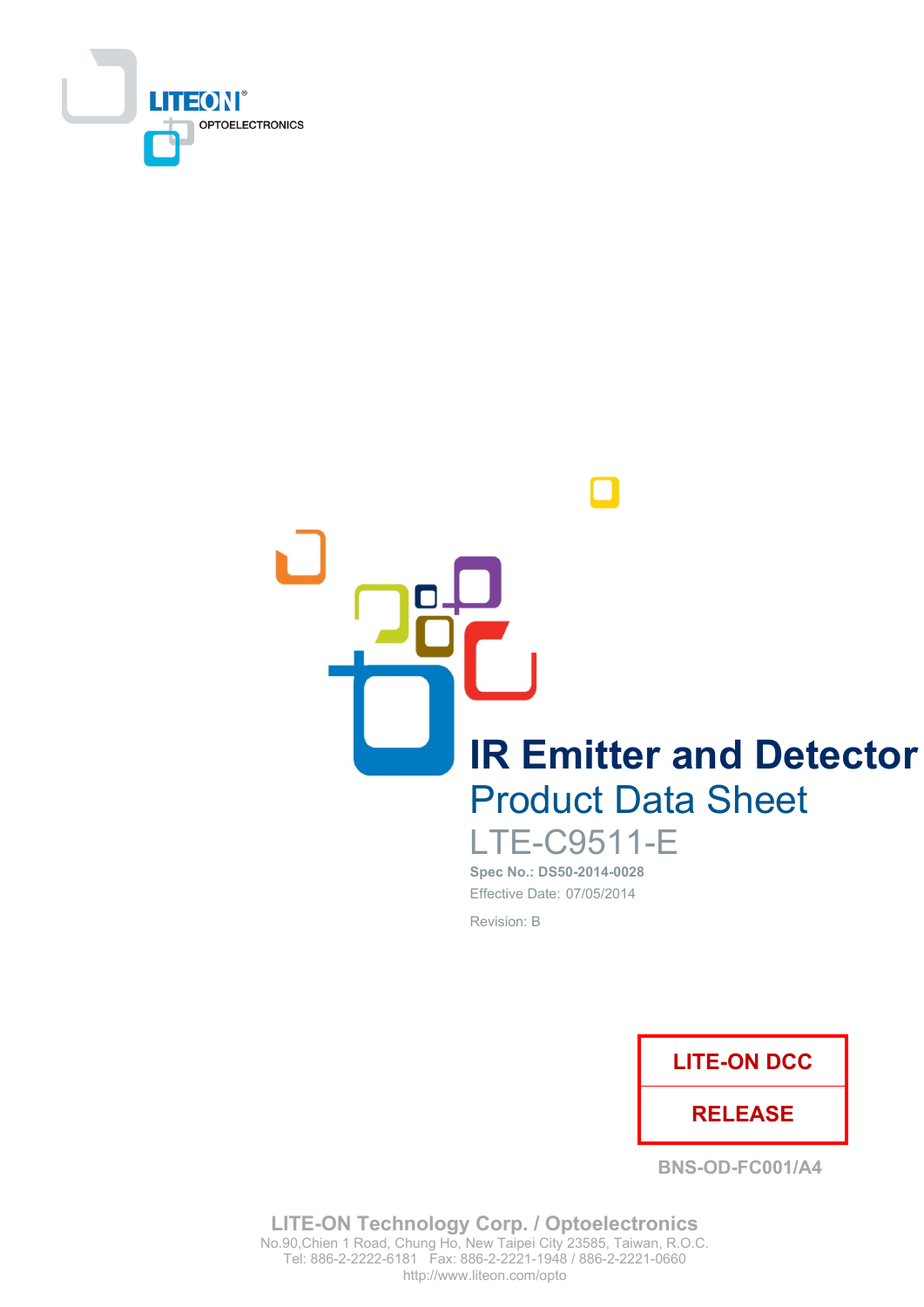

## **IR Emitter and Detector LTE-C9511-E**

### 1. Description

Lite-On offers a broad range of discrete infrared components for application such as remote control, IR wireless data transmission, security alarm & etc. Customers need infrared solutions featuring high power, high speed and wide viewing angels. The product line includes GaAs 940nm IREDs, AIGaAs high speed 850nm IREDs, PIN Photodiodes and Phototransistors. Photodiodes and Phototransistors can be provided with a filter that reduces digital light noise in the sensor function, which enables a high signal-to-noise ratio.

### 1.1. Features

- Meet RoHS, Green Product.  $\blacksquare$
- Package In 8mm Tape On 7" Diameter Reels..  $\blacksquare$
- Compatible With Automatic Placement Equipment.
- Compatible With Infrared Reflow Solder Process.  $\blacksquare$
- EIA STD package.
- Peak wavelength  $\lambda$ p=940nm  $\blacksquare$
- Water clear plastic with top view lens.  $\blacksquare$
- Moisture-Sensitive Level 3

#### **1.2. Applications**

- Infrared emitter
- **PCB Mounted Infrared Sensor**

### **2. Outline Dimensions**



#### **Notes:**

- 1. All dimensions are in millimeters (inches).
- 2. Tolerance is ±0.15mm (.004") unless otherwise noted.
- 3. Specifications are subject to change without notice.

Part No.: LTE-C9511-E BNS-OD-FC 002/A4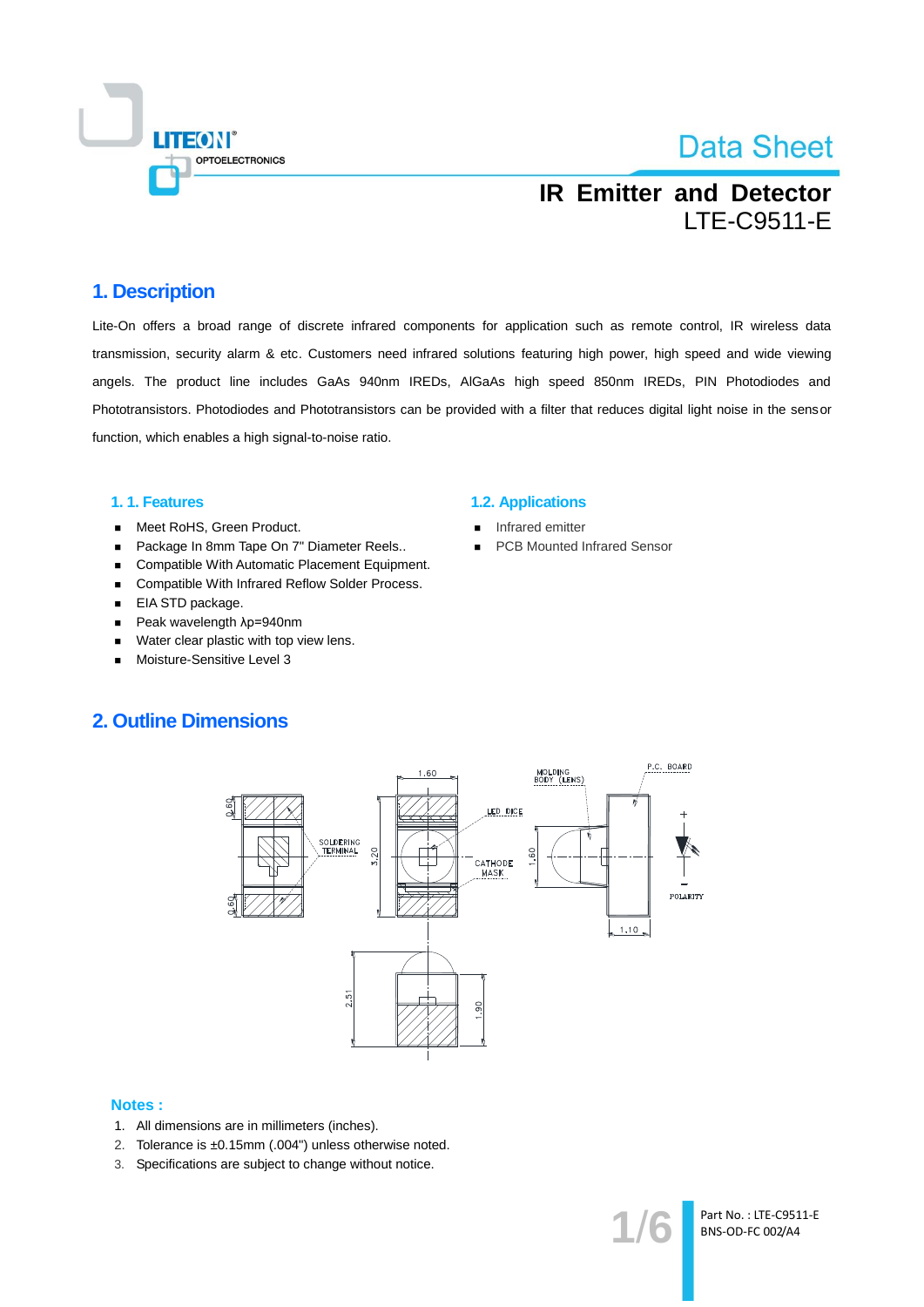

## **IR Emitter and Detector** LTE-C9511-E

## 3. Absolute Maximum Ratings at TA=25°C

| <b>Parameter</b>                         | <b>Maximum Rating</b>                 | <b>Unit</b> |  |
|------------------------------------------|---------------------------------------|-------------|--|
| <b>Power Dissipation</b>                 | 100                                   | mW          |  |
| Peak Forward Current(300pps, 10us pulse) | 1                                     | A           |  |
| <b>DC Forward Current</b>                | 50                                    | mA          |  |
| <b>Reverse Voltage</b>                   | 5                                     | V           |  |
| <b>Operating Temperature Range</b>       | $-40^{\circ}$ C to + 85 $^{\circ}$ C  |             |  |
| Storage Temperature Range                | $-55^{\circ}$ C to + 100 $^{\circ}$ C |             |  |
| Infrared Soldering Condition             | 260°C for 10 Seconds Max.             |             |  |

## 4. Electrical / Optical Characteristics at TA=25°C

| <b>Parameter</b>         | <b>Symbol</b>           | Min.                     | Typ.           | Max.                     | <b>Unit</b> | <b>Test Condition</b> |
|--------------------------|-------------------------|--------------------------|----------------|--------------------------|-------------|-----------------------|
| Radiant Intensity        | IΕ                      | 4.0                      | 6.0            | $\blacksquare$           | mW/sr       | $I_F = 20mA$          |
| Peak Emission Wavelength | $\Lambda_{\text{Peak}}$ |                          | 940            | $\overline{\phantom{0}}$ | nm          | $I_F = 20mA$          |
| Spectral Line Half-Width | Δλ                      |                          | 50             | $\overline{\phantom{0}}$ | nm          | $I_F = 20mA$          |
| <b>Forward Voltage</b>   | VF                      |                          | 1.2            | 1.5                      | V           | $I_F = 20mA$          |
| <b>Reverse Current</b>   | $I_{\mathsf{R}}$        | $\overline{\phantom{a}}$ | $\blacksquare$ | 10                       | μA          | $V_R = 5V$            |
| Viewing Angle            | $2\theta_{1/2}$         | 20                       | 25             |                          | deg         |                       |

**NOTE:** 

1. 01/2 is the off-axis angle at which the luminous intensity is half the axial luminous intensity.

2. The dominant wavelength, Ad is derived from the CIE chromaticity diagram and represents the single wavelength which defines the color of the device.

### **Bin Code List**

| <b>Radiant Intensity</b> | Unit mW/sr@20mA |      |  |
|--------------------------|-----------------|------|--|
| <b>Bin Code</b>          | Min             | Max  |  |
|                          |                 |      |  |
|                          |                 | 7.5  |  |
|                          |                 |      |  |
|                          |                 | 11 h |  |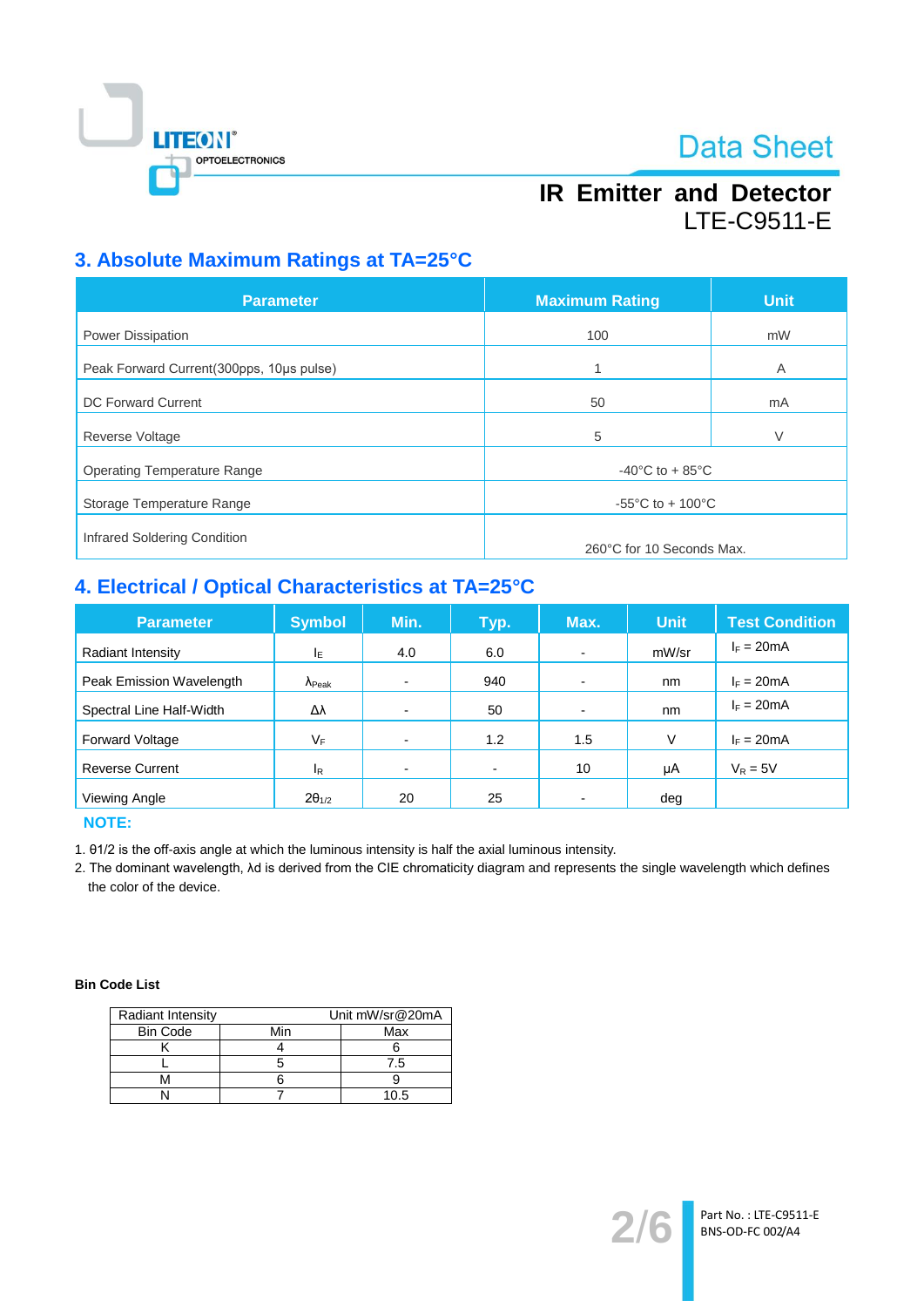

## **IR Emitter and Detector LTE-C9511-E**

### 5. Typical Electrical / Optical Characteristics Curves

(25°C Ambient Temperature Unless Otherwise Noted)



Part No.: LTE-C9511-E BNS-OD-FC 002/A4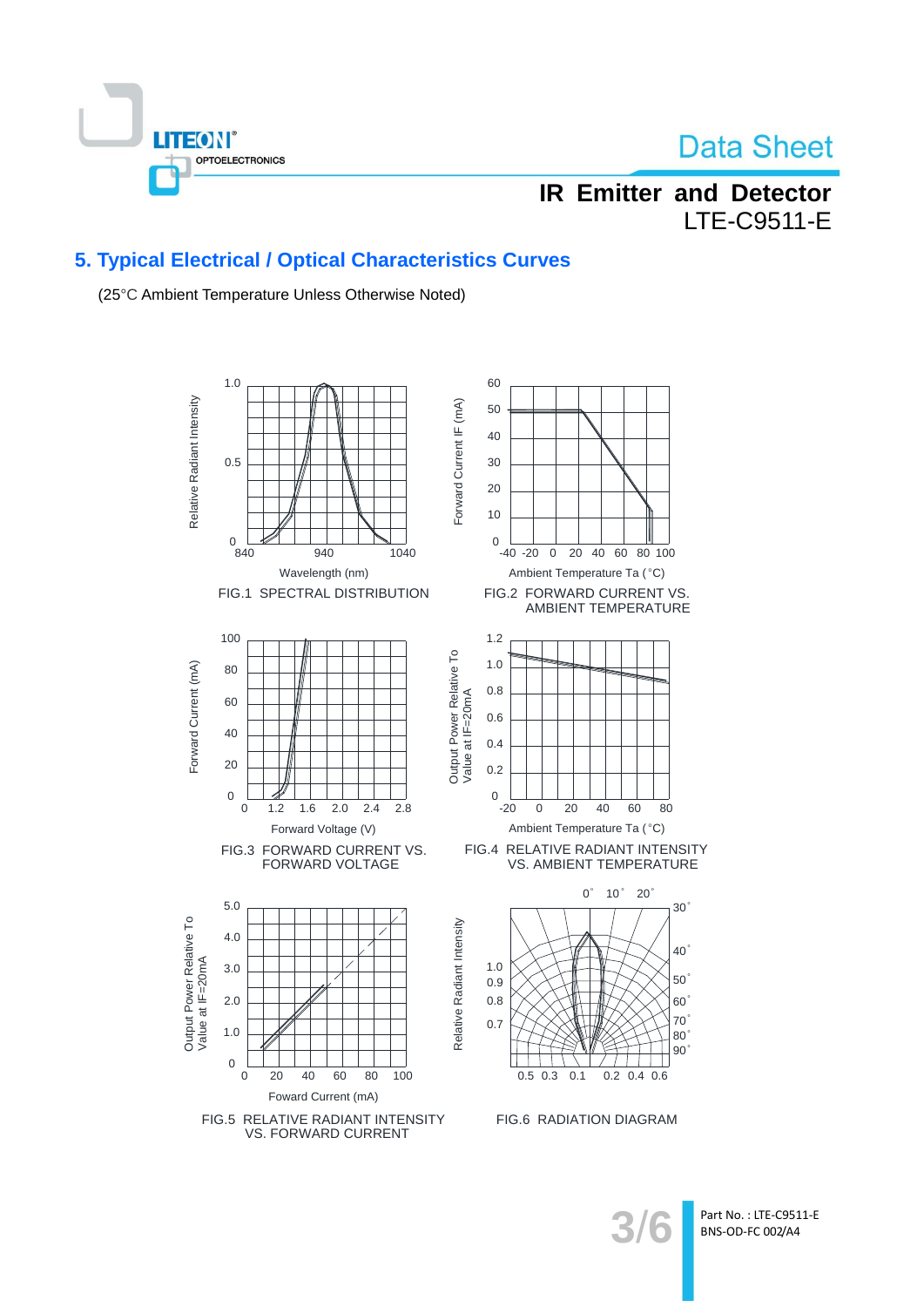

## **IR Emitter and Detector** LTE-C9511-E

## **6. Suggest Soldering Pad Dimensions**



## 7. Package Dimensions Of Tape And Reel



Note: All dimensions are in millimeters (inches).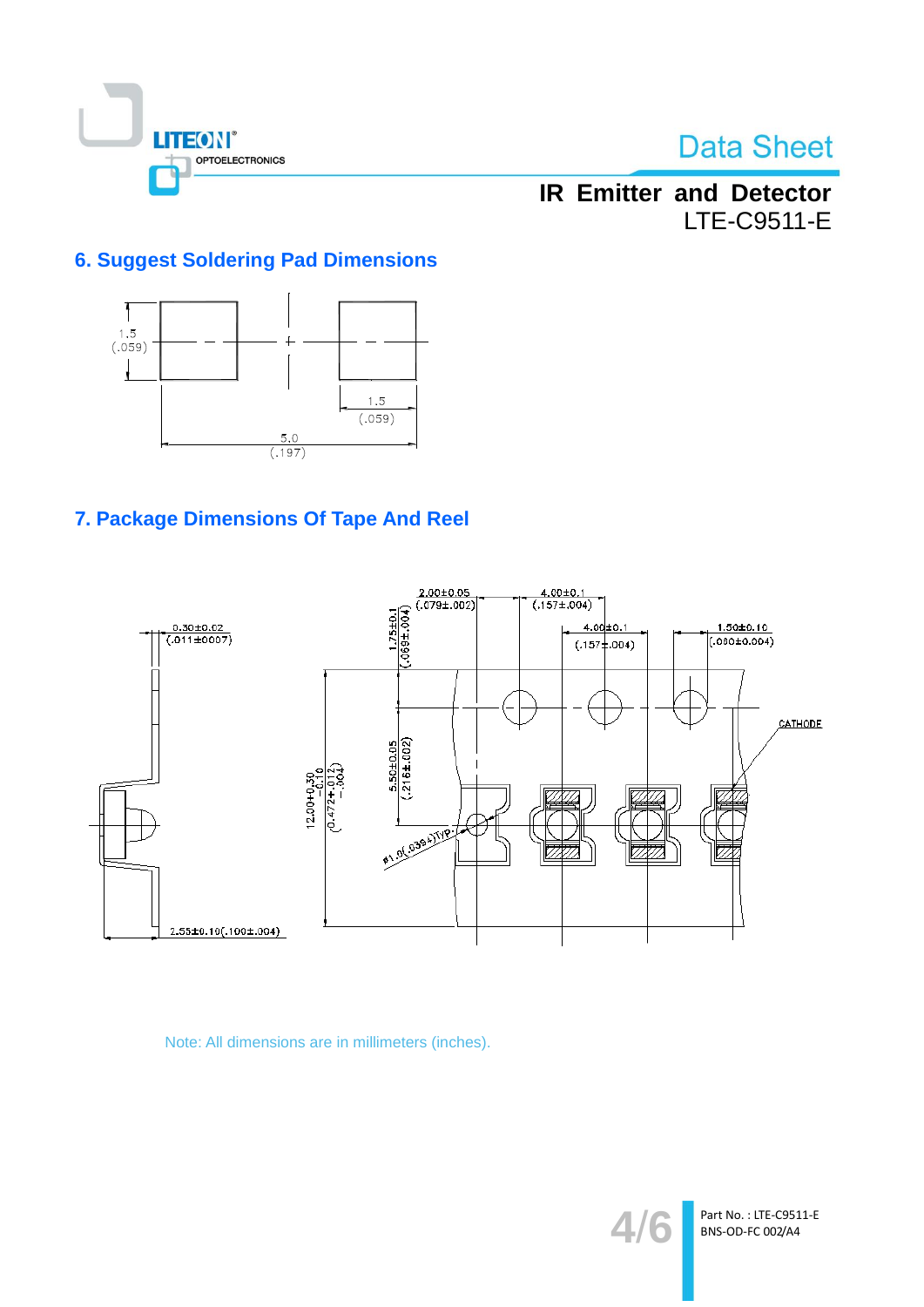

**IR Emitter and Detector LTE-C9511-E** 



Note: 1. All dimensions are in millimeters (inches).

2. Empty component pockets sealed with top cover tape.

- 3.7 inch reel-1500 pieces per reel.
- 4. The maximum number of consecutive missing lamps is two.
- 5. In accordance with ANSI/EIA 481-1-A-1994 specifications.

### **8. CAUTIONS**

### **8.1. Application**

The LEDs described here are intended to be used for ordinary electronic equipment (such as office equipment, communication equipment and household applications). Consult Liteon's Sales in advance for information on applications in which exceptional reliability is required, particularly when the failure or malfunction of the LEDs may directly jeopardize life or health (such as in aviation, transportation, traffic control equipment, medical and life support systems and safety devices).

#### 8.2. Storage

The package is sealed:

The LEDs should be stored at 30°C or less and 90%RH or less. And the LEDs are limited to use within one year, while the LEDs is packed in moisture-proof package with the desiccants inside.

The package is opened:

The storage ambient for the LEDs should not exceed 30°C temperature or 60% relative humidity.

It is recommended that LEDs out of their original packaging are IR-reflowed within one week hrs.

For extended storage out of their original packaging, it is recommended that the LEDs be stored in a sealed container with appropriate desiccant, or in a desiccators with nitrogen ambient.

LEDs stored out of their original packaging for more than one week hrs should be baked at about 60 deg C for at least 20 hours before solder assembly.

#### 8.3. Cleaning

Use alcohol-based cleaning solvents such as isopropyl alcohol to clean the LEDs if necessary.